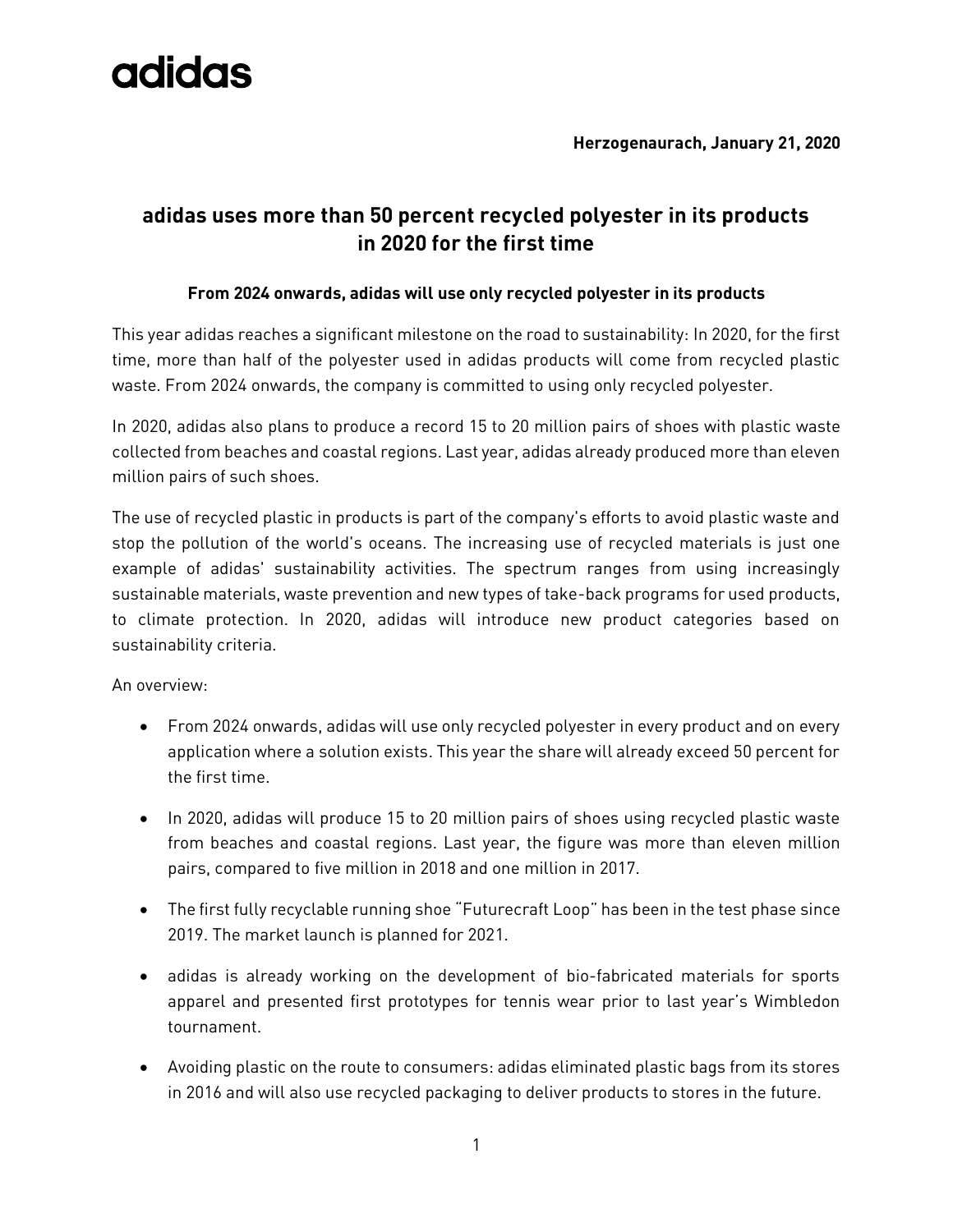- Plastic-free locations: adidas sites are now largely plastic-free. Around 40 tonnes of plastic waste are avoided each year.
- Since 2019, consumers in the UK have been receiving a voucher for the adidas online store when they return used but still functional products.
- In terms of climate protection, by 2030, adidas will reduce greenhouse gas emissions from both its own activities and those of its suppliers by 30 percent compared to the year 2017. Climate neutrality is on the agenda for 2050. In Germany, the company already sources almost all its electricity from renewable sources.
- Workplace standards set mandatory requirements for fair working conditions, appropriate wages and a safe working environment at suppliers.

### **Recycling and use of sustainable materials**

In addition to increasing the use of recycled materials in production, adidas is also working on making products easy to recycle with the goal of completely eliminating waste. The first fully recyclable running shoe, "Futurecraft Loop", is made from a single recyclable material from sole to laces and is fused together without the need for glue. After an initial test phase with 200 athletes last year, the shoes were returned to adidas and the company recycled them into components for new shoes. This second generation of "Futurecraft Loop" shoes is already back in the testers' hands. The market launch is planned for 2021.

In the long term, products made from renewable raw materials will also make an important contribution to waste reduction. adidas and Stella McCartney presented the jointly developed prototype of a tennis dress made of bio-fabricated materials based on cellulose and protein prior to last year's Wimbledon tournament. In the coming years, adidas will develop bio-fabricated products for its consumers. Reebok already uses renewable resources, including cotton, corn, algae and natural rubber to produce the Reebok Cotton + Corn and Reebok Forever Floatride Grow shoes.

Since 2018, adidas has been sourcing 100 percent sustainably produced cotton, mainly from the Better Cotton Initiative.

#### **Take-back offers for consumers**

To establish complete circular recycling processes, adidas has been testing consumer-friendly solutions for the return of used products since last year. In the UK, the program "Infinite Play" allows consumers to return adidas footwear or apparel to adidas partner Stuffstr using the adidas app and to receive a voucher for the company's online store. The returned products will be resold or, if that is not possible, recycled.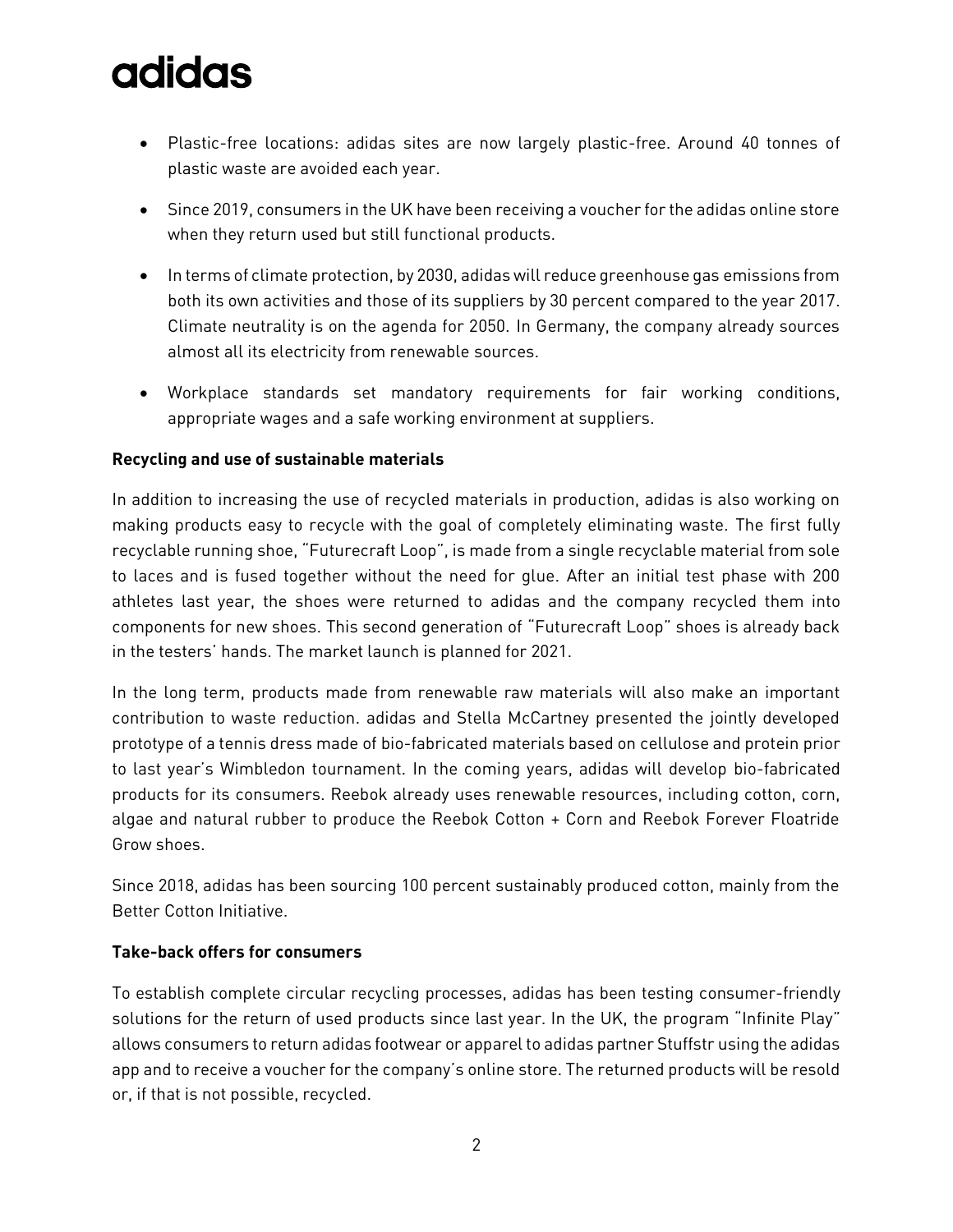At adidas, the avoidance of plastic waste also includes transportation to consumers. Plastic bags have not been used in adidas stores since 2016. From 2021 onwards, packaging used to transport products from the manufacturing countries to the store shelves will also be made from recycled materials. At the same time, adidas is testing a recycling loop for transport packaging in Spain as part of the global innovation platform "Fashion for Good".

### **Climate neutrality by 2050**

As a signatory to the UN Fashion Industry Charter for Climate Action, adidas has committed to reduce both its own and its suppliers' greenhouse gas emissions compared to 2017 by 30 percent by 2030 and to achieve climate neutrality by 2050. To this end, the company will continue to promote the use of renewable energies in the coming years. In Germany, the company already sources almost all its electricity from renewable sources.

#### **Running for the preservation of the oceans**

Since 2015, adidas has been cooperating with the environmental organization "Parley for the Oceans". The adidas x Parley products, which are made with plastic waste from beaches and coastal regions, are intended to contribute to the preservation of the world's oceans. In addition, adidas organizes the annual "Run for the Oceans". Last year, 2.2 million runners took part in 50 running events worldwide, including events in New York, Shanghai and Barcelona. adidas rewarded the commitment of the runners and donated \$ 1.5 million to its partner "Parley for the Oceans" for educational projects for children in developing countries. The curriculum includes the importance of the oceans for our planet as well as practical tips on how to avoid waste.

The response was also very positive within the company: In 2019, around 2,500 participants took part in the run at the headquarters in Herzogenaurach alone, and more than 17,000 employees participated worldwide. At some locations, waste was also collected during the runs.

By largely eliminating plastic at office locations as well as in stores and warehouses, adidas avoids around 40 tonnes of plastic waste per year. For example, the HQ site in Herzogenaurach is now plastic-free.

### **Sustainability is a tradition at adidas – high supplier standards**

For 20 years, adidas has been listed in the Dow Jones Sustainability Index, which includes criteria such as corporate governance, risk management and climate protection as well as labor and environmental standards both within the company and at its suppliers.

A major contribution is made by the strict workplace standards at adidas, which also set binding requirements for suppliers with regard to fair working conditions, appropriate wages, and a safe and environment-friendly working environment. adidas monitors these standards through